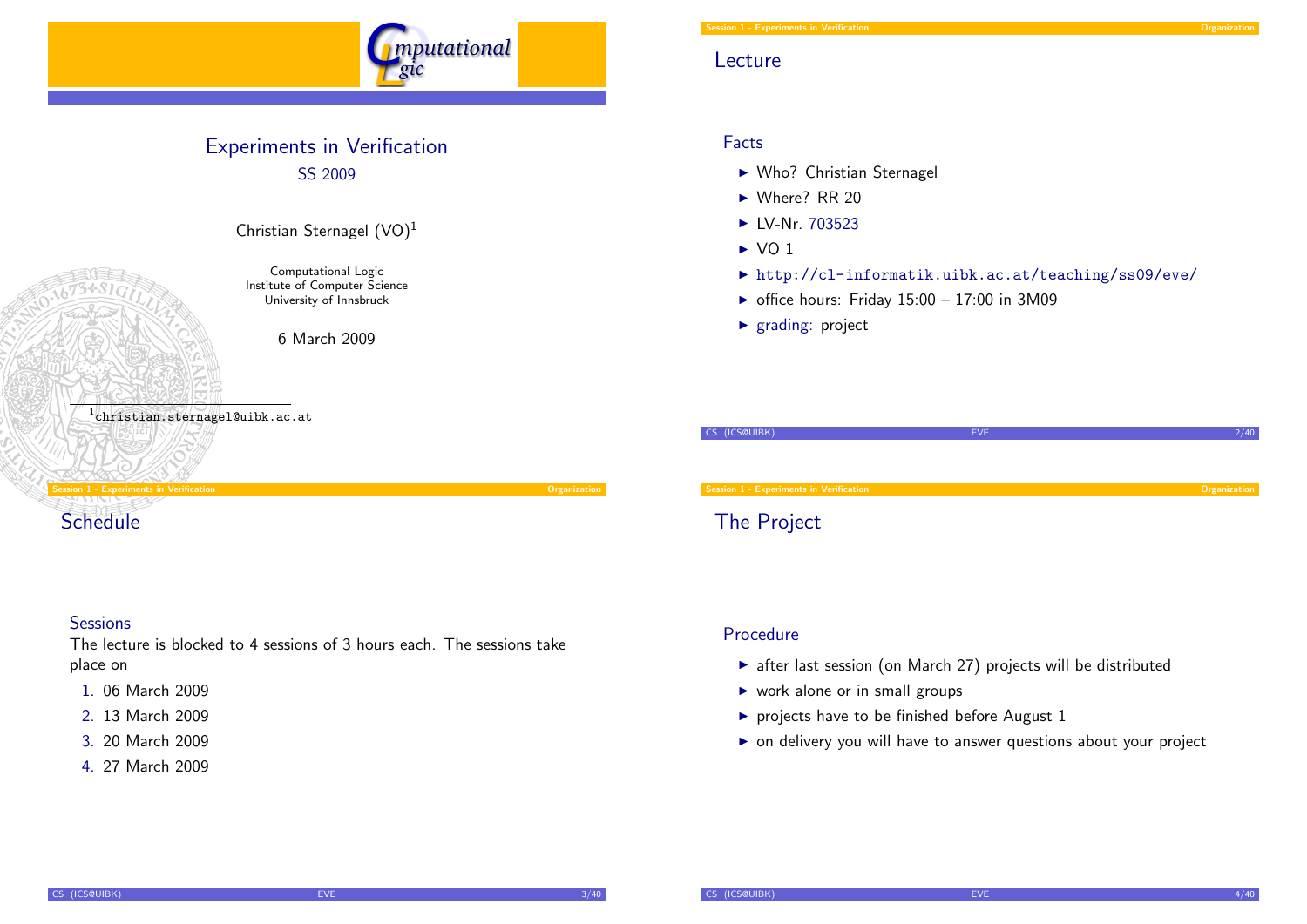## This Time

Session 1

Session 2

Session 3

Session 4

## What is Verification?

#### Answers

- $\blacktriangleright$  part of software testing process
- $\triangleright$  part of V&V (verification and validation) verification: built right (software meets specifications) validation: built right thing (software fulfills intended purpose)

#### Formal Verification

Proving or disproving the correctness of intended algorithms with respect to a certain formal specification.

| CS (ICS@UIBK)                                  | <b>EVE</b> |                       |
|------------------------------------------------|------------|-----------------------|
|                                                |            |                       |
|                                                |            |                       |
| <b>Session 1 - Experiments in Verification</b> |            | (Formal) Verification |
| What Methods Do Exist?                         |            |                       |

formal verification, Isabelle/HOL basics, functional programming in HOL

simplification, function definitions, induction, calculational reasoning

natural deduction, propositional logic, predicate logic

sets, relations, inductively defined sets, advanced topics

#### Model-Theoretic (Model Checking)

systematically exhaustive exploration of the mathematical model

## Proof-Theoretic (Logical Inference)

theorem proving software

We focus on *logical inference* using Isabelle/HOL

| CS (ICS@UIBK)                                  | <b>EVE</b> | 6/40                  |
|------------------------------------------------|------------|-----------------------|
|                                                |            |                       |
|                                                |            |                       |
| <b>Session 1 - Experiments in Verification</b> |            | (Formal) Verification |
|                                                |            |                       |
| Example                                        |            |                       |
|                                                |            |                       |

#### Problem

given set of formulas  $\Phi = \{\neg A, B \longrightarrow A, B\}$ ; check whether it is valid

Truth Table (Model-Theoretic)

| $\overline{A}$ |                | $B \mid \neg A$ | $B \longrightarrow A$ | Φ  |
|----------------|----------------|-----------------|-----------------------|----|
| 0.             | $\overline{0}$ | $\overline{1}$  |                       | -0 |
| $\Omega$       | $\boxed{1}$    |                 |                       |    |
|                | $\overline{0}$ | $\overline{0}$  |                       |    |
|                |                | 0               |                       |    |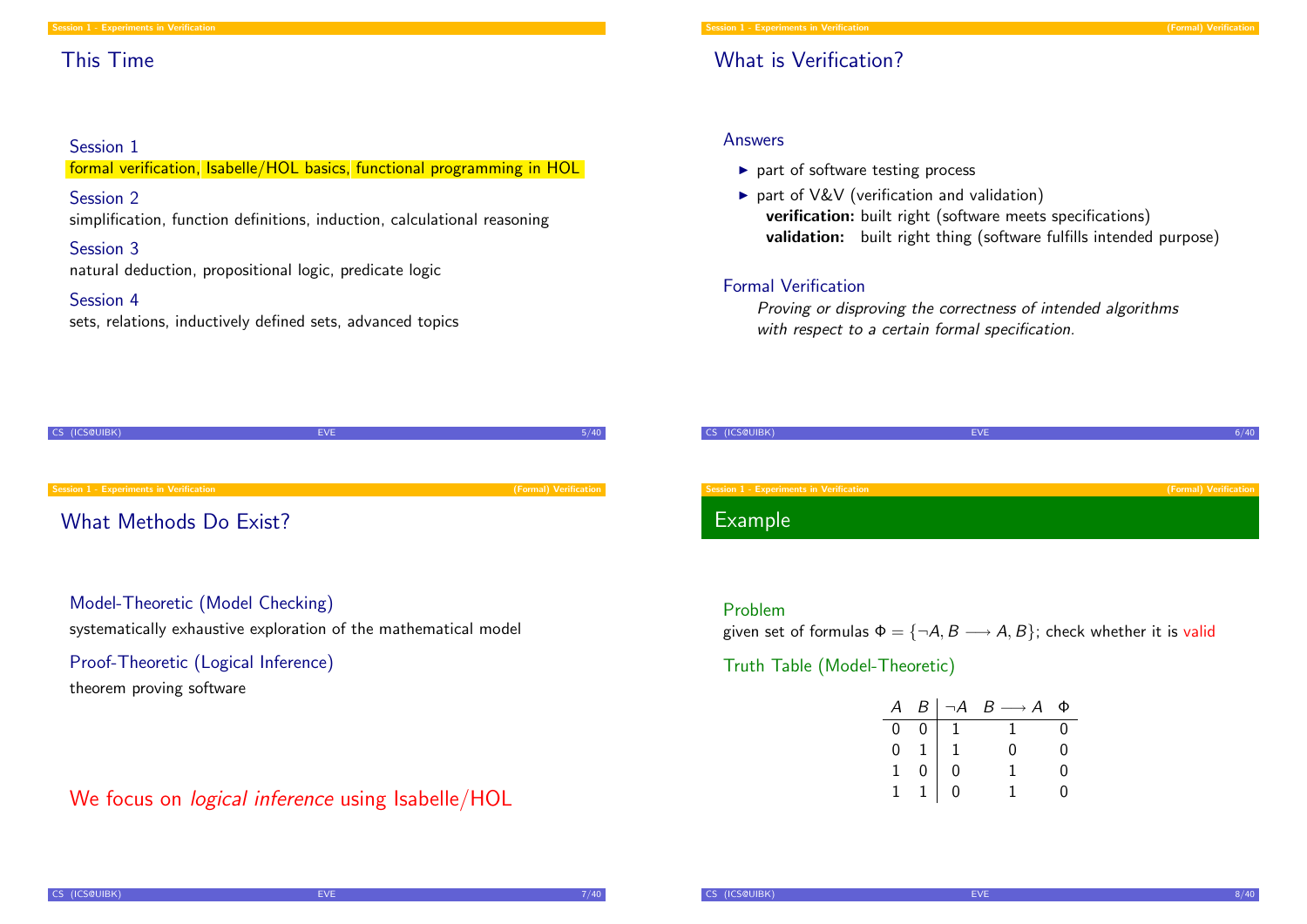## Example

## What Methods Do Exist?

#### Problem

given set of formulas  $\Phi = \{\neg A, B \longrightarrow A, B\}$ ; check whether it is valid

### Natural Deduction Proof (Proof-Theoretic)

| ı |                      | premise       |
|---|----------------------|---------------|
| 2 | $B\longrightarrow A$ | premise       |
| 3 | R                    | premise       |
| 4 | $\neg B$             | MT 2, 1       |
| 5 |                      | $\neg$ e 3, 4 |

# Model-Theoretic (Model Checking)

systematically exhaustive exploration of the mathematical model

Proof-Theoretic (Logical Inference) theorem proving software

## We focus on *logical inference* using Isabelle/HOL

| CS (ICS@UIBK)                           | EVE. | 9/40                       |
|-----------------------------------------|------|----------------------------|
|                                         |      |                            |
|                                         |      |                            |
|                                         |      |                            |
|                                         |      |                            |
| Session 1 - Experiments in Verification |      | <b>Isabelle/HOL Basics</b> |
|                                         |      |                            |

## [System Arch](#page-0-0)itecture

|                    | <b>Proof General</b> Emacs based interface |
|--------------------|--------------------------------------------|
| Isabelle/HOL       | Higher-Order Logic                         |
| <b>Isabelle</b>    | generic theorem prover                     |
| <b>Standard ML</b> | implementation language                    |

| CS (ICS@UIBK)                           | EVE. | 10/40                      |
|-----------------------------------------|------|----------------------------|
|                                         |      |                            |
|                                         |      |                            |
|                                         |      |                            |
| Session 1 - Experiments in Verification |      | <b>Isabelle/HOL Basics</b> |
|                                         |      |                            |
| Higher-Order Logic                      |      |                            |
|                                         |      |                            |
|                                         |      |                            |
|                                         |      |                            |
|                                         |      |                            |

### HOL is

Functional Programming + Logic

#### HOL has

- $\blacktriangleright$  datatypes (datatype)
- $\blacktriangleright$  recursive functions (fun)
- $\triangleright$  logical operators  $(\wedge, \vee, \longrightarrow, \forall, \exists, ...)$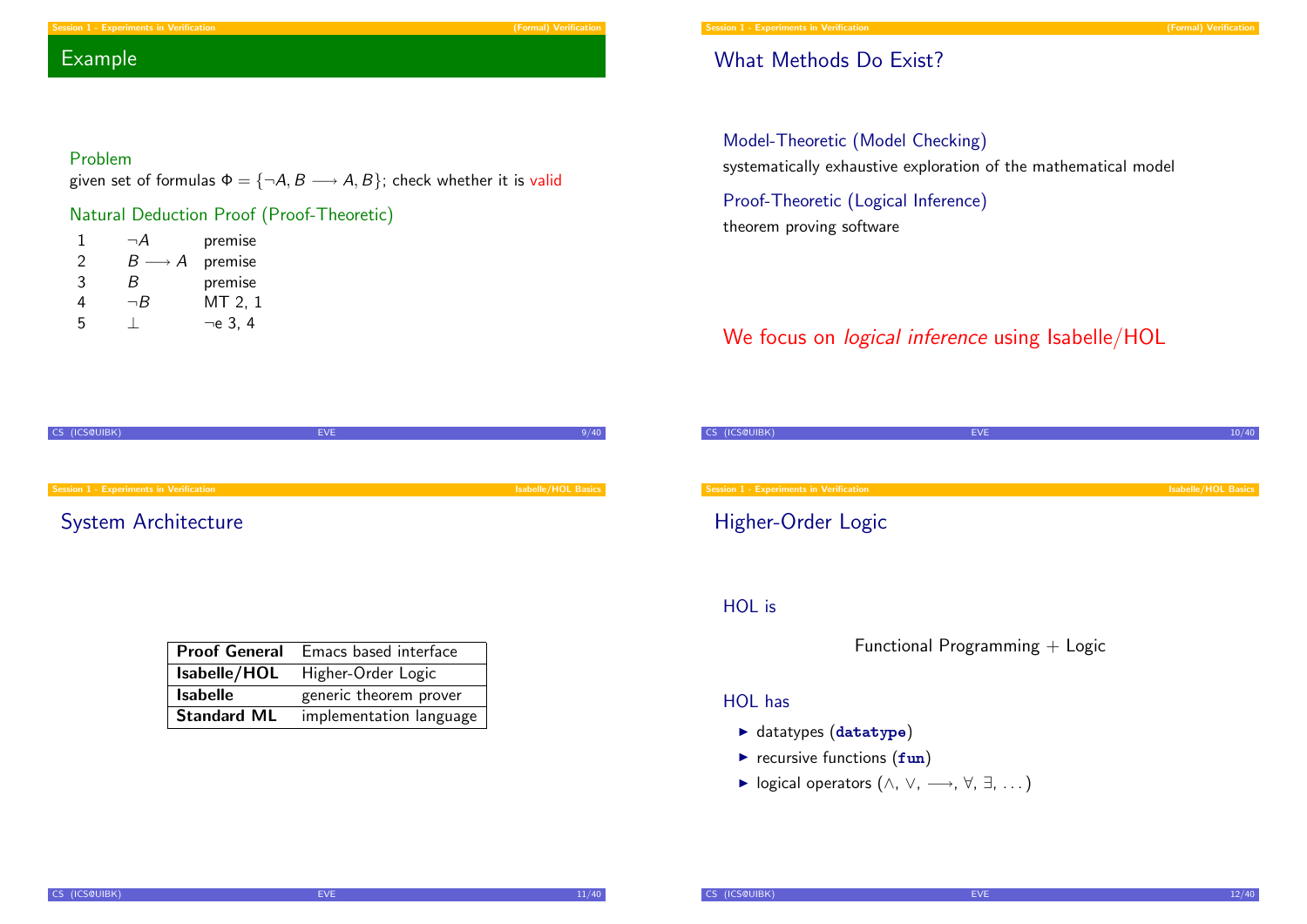## The Isabelle System

### Setup

- $\triangleright$  custom settings in file  $\tilde{\phantom{a}}$ /isabelle/etc/settings
- $\triangleright$  you will need at least: ISABELLE DOC FORMAT=pdf  $PDF$ \_VIEWER= $\langle program \rangle$

#### Main Components

- $\triangleright$  isatool: mainly for documentation (i.e., isatool doc)
- ▶ Isabelle: interactive proof development in ProofGeneral (i.e.,  $$$  Isabelle  $\langle$ *File* $\rangle$ .thy)

| CS (ICS@UIBK)                                                          | <b>EVE</b>                                                           | 13/40                      |
|------------------------------------------------------------------------|----------------------------------------------------------------------|----------------------------|
|                                                                        |                                                                      |                            |
| <b>Session 1 - Experiments in Verification</b>                         |                                                                      | <b>Isabelle/HOL Basics</b> |
| Theory Files (*.thy)                                                   |                                                                      |                            |
| <b>General Structure</b><br>theory Name imports $T_1 \ldots T_n$ begin |                                                                      |                            |
| .<br>end                                                               |                                                                      |                            |
| Explanation                                                            |                                                                      |                            |
| content of file Name.thy                                               |                                                                      |                            |
| $\blacktriangleright$ creates a new theory called Name                 |                                                                      |                            |
| • depending on theories $T_1$ to $T_n$                                 |                                                                      |                            |
|                                                                        | $\triangleright$ all proofs and definitions go between begin and end |                            |

## Example (Empty.thy)

theory Empty imports Main begin end

| <b>Useful Shortcuts</b><br>Ctrl + C, Ctrl + Backspace | undo and delete last step                      |
|-------------------------------------------------------|------------------------------------------------|
| $Ctrl + C, Ctr1 + B$                                  | go to bottom                                   |
| $Ctrl + C, Ctrl + C$                                  | interrupt process                              |
| $Ctrl + C, Ctrl + F$                                  | find (lemmas, theorems, definitions, $\dots$ ) |
| $Ctrl + C, Ctr1 + N$                                  | next step                                      |

Ctrl + C, Ctrl + Return go to cursor position Ctrl + C, Ctrl + U undo last step

Ctrl + C, Ctrl + V evaluate Isabelle command Ctrl + C, Ctrl + W clear output window

Ctrl + G abort current emacs-command

Proof General

| CS (ICS@UIBK)                                  | <b>EVE</b>                                                 | 14/40                      |
|------------------------------------------------|------------------------------------------------------------|----------------------------|
|                                                |                                                            |                            |
|                                                |                                                            |                            |
| <b>Session 1 - Experiments in Verification</b> |                                                            | <b>Isabelle/HOL Basics</b> |
| <b>Types</b>                                   |                                                            |                            |
|                                                |                                                            |                            |
|                                                |                                                            |                            |
|                                                |                                                            |                            |
| Definition                                     |                                                            |                            |
|                                                |                                                            |                            |
|                                                | $\tau$ $\stackrel{\text{def}}{=}$ bool   nat    base types |                            |
|                                                | $\mathbf{a}   \mathbf{b}   \dots$ type variables           |                            |

| $\stackrel{\text{det}}{=}$ | $bool   nat  $ base types |                    |
|----------------------------|---------------------------|--------------------|
|                            | $'$ a   'b                | type variables     |
|                            | $\tau \Rightarrow \tau$   | total functions    |
|                            | $\tau * \tau$             | pairs              |
|                            | $\tau$ list               | lists              |
|                            |                           | user-defined types |

## Remark (Function Type is Right-Associative)

## $\tau_1$  =>  $\tau_2$  =>  $\tau_3$   $\equiv$   $\tau_1$  =>  $(\tau_2$  =>  $\tau_3)$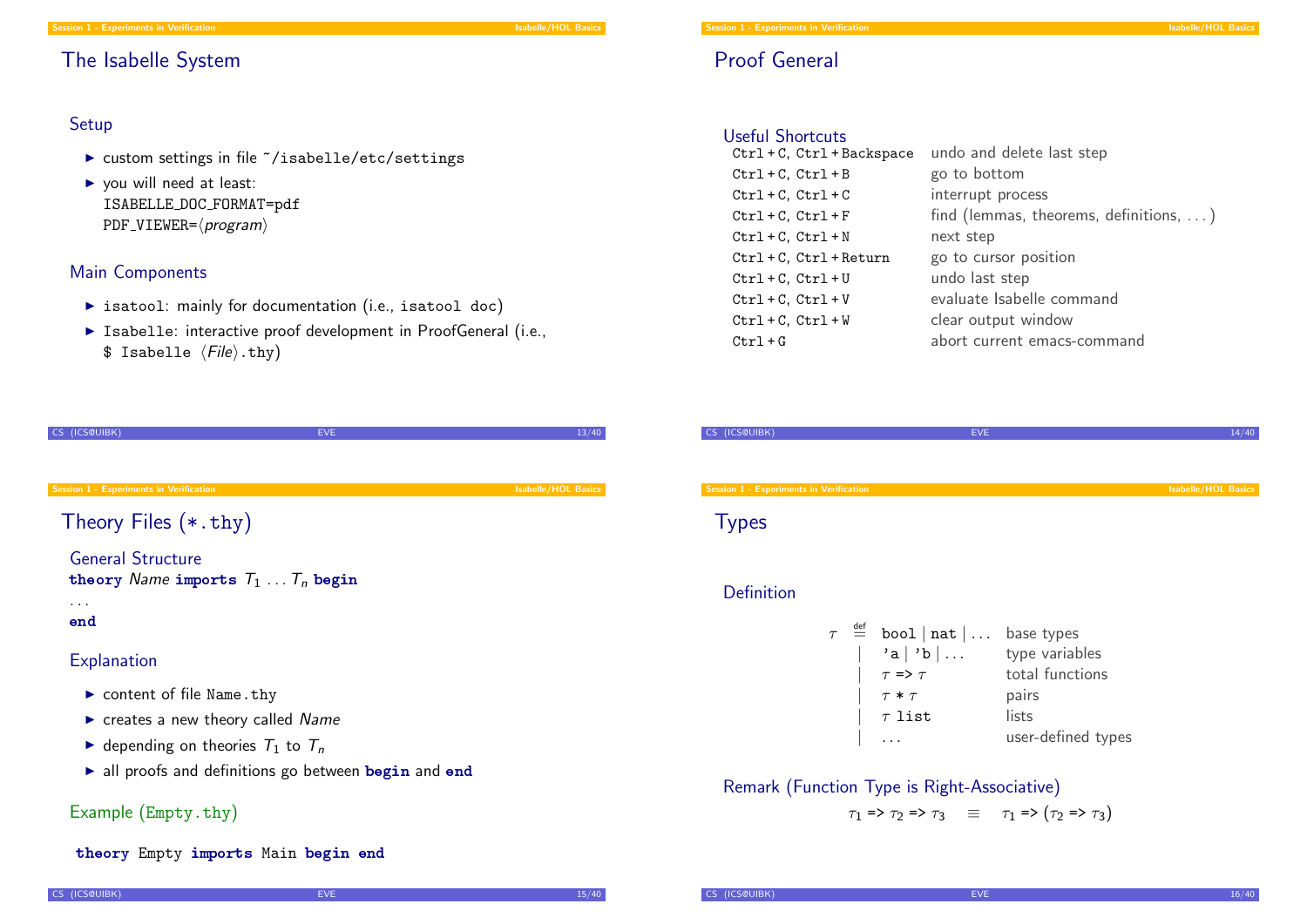# Types – Examples

| nat                                     | a natural number, e.g., 0            |
|-----------------------------------------|--------------------------------------|
| $nat \Rightarrow bool$                  | a predicate on nats, e.g., even      |
| nat $\Rightarrow$ nat $\Rightarrow$ nat | a binary function on nats, e.g., $+$ |
| $a * b \Rightarrow a$                   | a polymorphic function on pairs,     |
|                                         | e.g., $fst$                          |
| $('a => 'b) => 'a list => 'b list$      | a higher-order function on lists,    |
|                                         | e.g., map                            |

| CS (ICS@UIBK)                           | <b>EVE</b> | 17/40                      |
|-----------------------------------------|------------|----------------------------|
|                                         |            |                            |
|                                         |            |                            |
| Session 1 - Experiments in Verification |            | <b>Isabelle/HOL Basics</b> |
| Terms - Examples                        |            |                            |

| fx                                                                    | function f applied to value x    |
|-----------------------------------------------------------------------|----------------------------------|
| $(\chi_{X} , \chi + 1)$                                               | the anonymous successor function |
| let $s = (\%x, x+1)$ in s 0                                           | application of successor to 0    |
| (%p. case p of $(x,y) \Rightarrow x$ ) possible implementation of fst |                                  |

## Terms

### Definition

| $\ddot{r}$ | $\stackrel{\scriptscriptstyle\rm def}{=} ~ ~ ~ ~ ~ ~ ~ ~ ~$ |                                                                           | constant or variable (identifier) |
|------------|-------------------------------------------------------------|---------------------------------------------------------------------------|-----------------------------------|
|            |                                                             | t t                                                                       | function application              |
|            |                                                             | $\sqrt[9]{x}$ . t                                                         | lambda abstraction                |
|            |                                                             | if $t$ then $t$ else $t$                                                  | if-clauses                        |
|            |                                                             | let $x = t$ in t                                                          | let-bindings                      |
|            |                                                             | case t of $p \Rightarrow t \mid  \mid p \Rightarrow t$ case – expressions |                                   |
|            |                                                             |                                                                           | lots of syntactic sugar           |

where  $p$  is a pattern

#### Remark

often necessary to put parentheses around lambda abstractions, if-clauses, let-bindings, and case-expressions; in order to get priorities right

| CS (ICS@UIBK) |  |
|---------------|--|
|               |  |
|               |  |

Session 1 - Experiments in Verification **Islamical Experiments in Verification** Isabelle/HOL Basics

Formulas (Terms of Type bool)

#### Definition

|  | $\varphi \equiv \text{True}   \text{False}$                                                      | Boolean constants |
|--|--------------------------------------------------------------------------------------------------|-------------------|
|  | $\tilde{\phantom{a}}\circ$                                                                       | negation          |
|  | $\varphi = \varphi$                                                                              | equality          |
|  | $\varphi \& \varphi \mid \varphi \mid \varphi \mid \varphi \rightarrow \varphi$ binary operators |                   |
|  | ALL x. $\varphi$   EX x. $\varphi$                                                               | quantifiers       |

#### **Operator Priorities**

 $=$   $>$   $\sim$   $\ge$   $\&$   $>$  |  $>$  -->  $>$  ALL, EX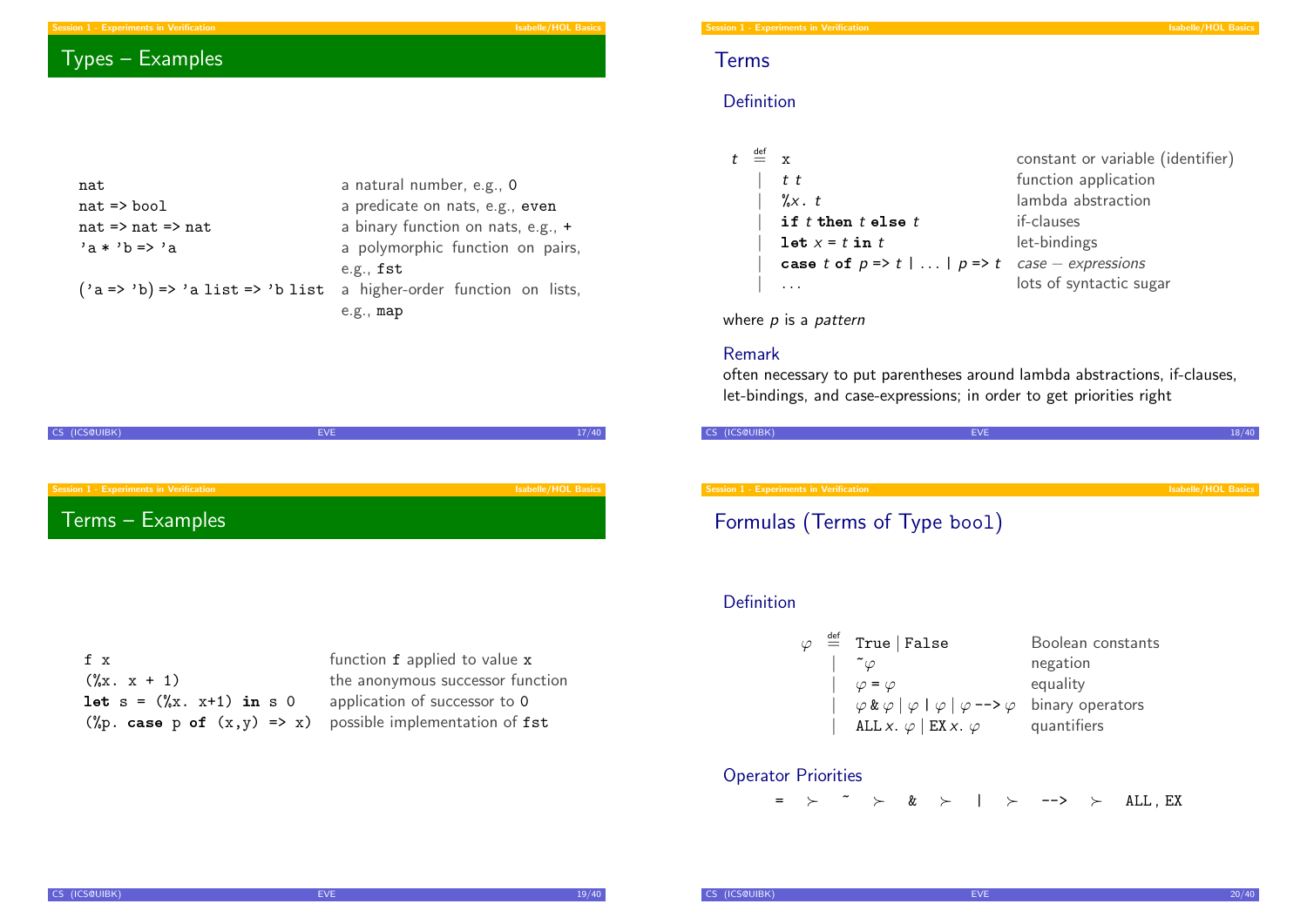## Formulas – Examples

| $\tilde{A}$   A                                             | law of excluded middle      |
|-------------------------------------------------------------|-----------------------------|
| False $\leftarrow$ P                                        | anything follows from False |
| $a = b \& b = c \rightarrow a = c$                          | transitivity of equality    |
| (ALL x. P x) = ("(EX x. "(P x))) variant of De Morgan's Law |                             |

#### Session 1 - Experiments in Verification **Islamic Basics and The Contract of Contract Contract of Contract Contract**

## Remarks

#### Type Constraints

- $\blacktriangleright$  (t ::  $\tau$ ) states that term t is of type  $\tau$
- $\triangleright$  in presence of overloaded constants and functions (like 0 and +), sometimes necessary to add constraints

#### 3 Kinds of Variables

- $\triangleright$  free variables (blue in ProofGeneral)
- $\triangleright$  bound variables (green in ProofGeneral)
- $\triangleright$  schematic variables (dark blue in ProofGeneral; have leading ?); can be replaced by arbitrary values

CS (ICS@UIBK) EVE 22/40

| CS (ICS@UIBK)                           | <b>EVE</b> | 21/40                      |
|-----------------------------------------|------------|----------------------------|
|                                         |            |                            |
|                                         |            |                            |
| Session 1 - Experiments in Verification |            | <b>Isabelle/HOL Basics</b> |
| <b>Examples</b>                         |            |                            |

#### Type Constraints

- $\triangleright$  (x::nat) + y, since + has type 'a => 'a => 'a
- $\triangleright$  (0::nat) + y, since 0 has type 'a
- $\triangleright$  Suc 0, no constraint necessary since Suc has type nat => nat

### 3 Kinds of Variables

- in 'x + y', x and y are free
- in 'ALL x.  $P$  x', x is bound and P is free
- in  $('~~?P) = ?P', P$  is schematic

Session 1 - Experiments in Verification Functional Programming in HOL

## An Introductory Theory – Session1.thy

#### Opening

theory Session1 imports Datatype begin

#### A Datatype for Lists

datatype 'a list = "Nil" | "Cons" "'a" "'a list"

#### Remark (Inner and Outer Syntax)

- $\blacktriangleright$  terms and types are inner syntax
- $\triangleright$  inner syntax has to be put between double quotes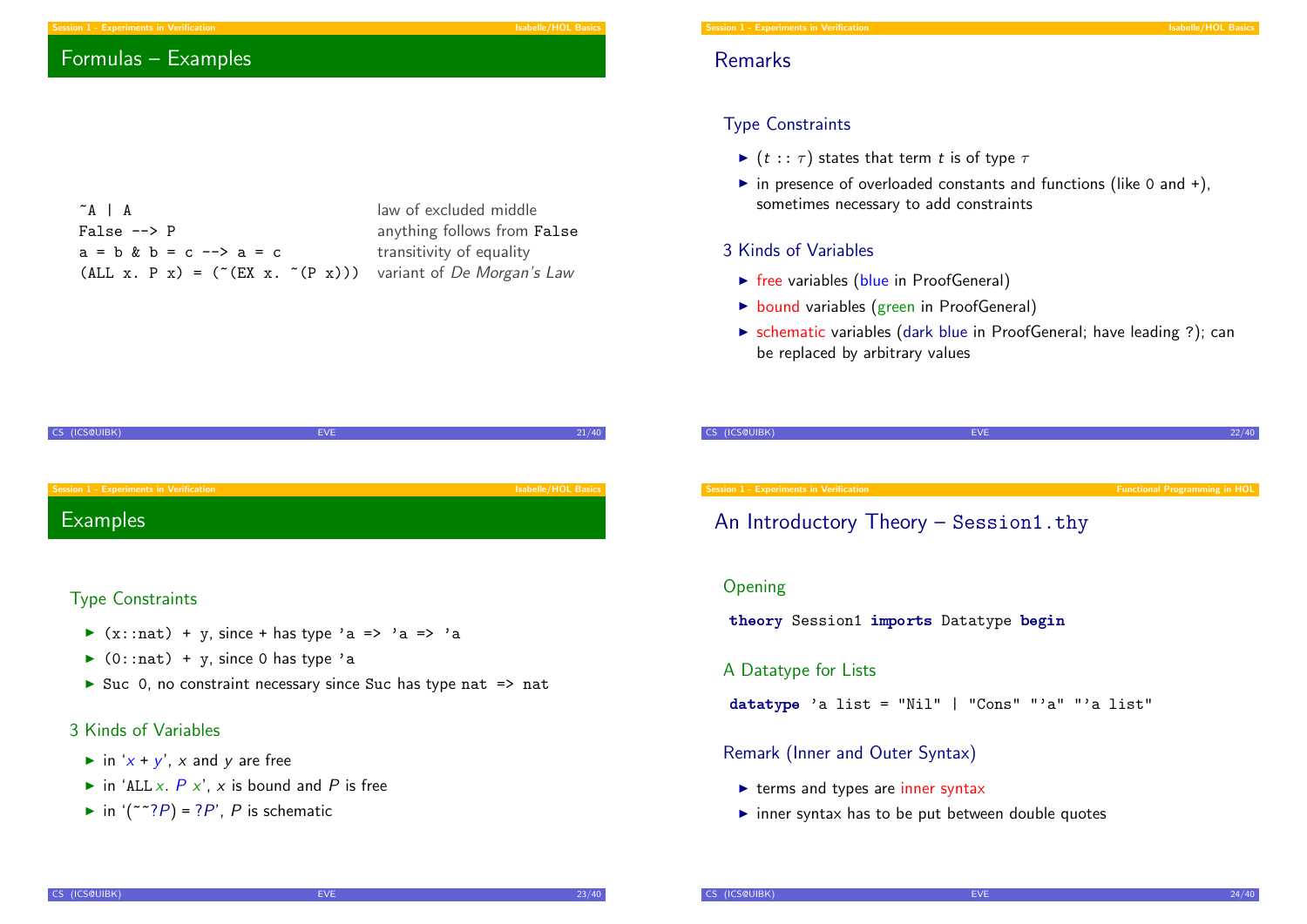## Example

#### Lists

| Nil                | corresponds to $[] :: 'a list$                        |
|--------------------|-------------------------------------------------------|
| $Cons(0::nat)$ Nil | corresponds to $[0]$ :: nat list                      |
|                    | Cons 0 (Cons 1 Nil) corresponds to $[0,1]$ :: 'a list |



#### . . . or Inline

datatype 'a list =  $Nil$  (" $[]$ ") | Cons 'a "'a list" (infixr "#" 65)

#### Session 1 - Experiments in Verification Functional Programming in HOL

## **Datatypes**

#### The General Format

## datatype  $(\alpha_1,\ldots,\alpha_n)t=C_1\,\,\tau_{11}\,\,\ldots\,\,\tau_{1k_1}\mid\ldots\mid C_m\,\,\tau_{m1}\,\,\ldots\,\,\tau_{mk_m}$

- $\blacktriangleright$   $\alpha_i$  parameters
- $\blacktriangleright$  C<sub>i</sub> constructor names

#### Every Datatype Has ...

- $\triangleright$  many lemmas proved automatically (e.g., ~([] = x#xs) for lists)
- $\triangleright$  a size function size :: t => nat
- $\blacktriangleright$  an induction scheme
- $\blacktriangleright$  a case distinction scheme

## CS (ICS@UIBK) 26/40

#### Session 1 - Experiments in Verification Functional Programming in HOL

## Functions on Datatypes

#### Primitive Recursion

over datatype  $t$  uses equations of the form

$$
f x_1 \ldots (C y_1 \ldots y_k) \ldots x_n = b
$$

#### where

- $\triangleright$  C is constructor of t
- ightharpoontalleright all calls to f in b have form  $f \ldots y_i \ldots$  for some i

#### Intuition

- $\blacktriangleright$  every recursive call removes one constructor symbol
- $\blacktriangleright$  hence f terminates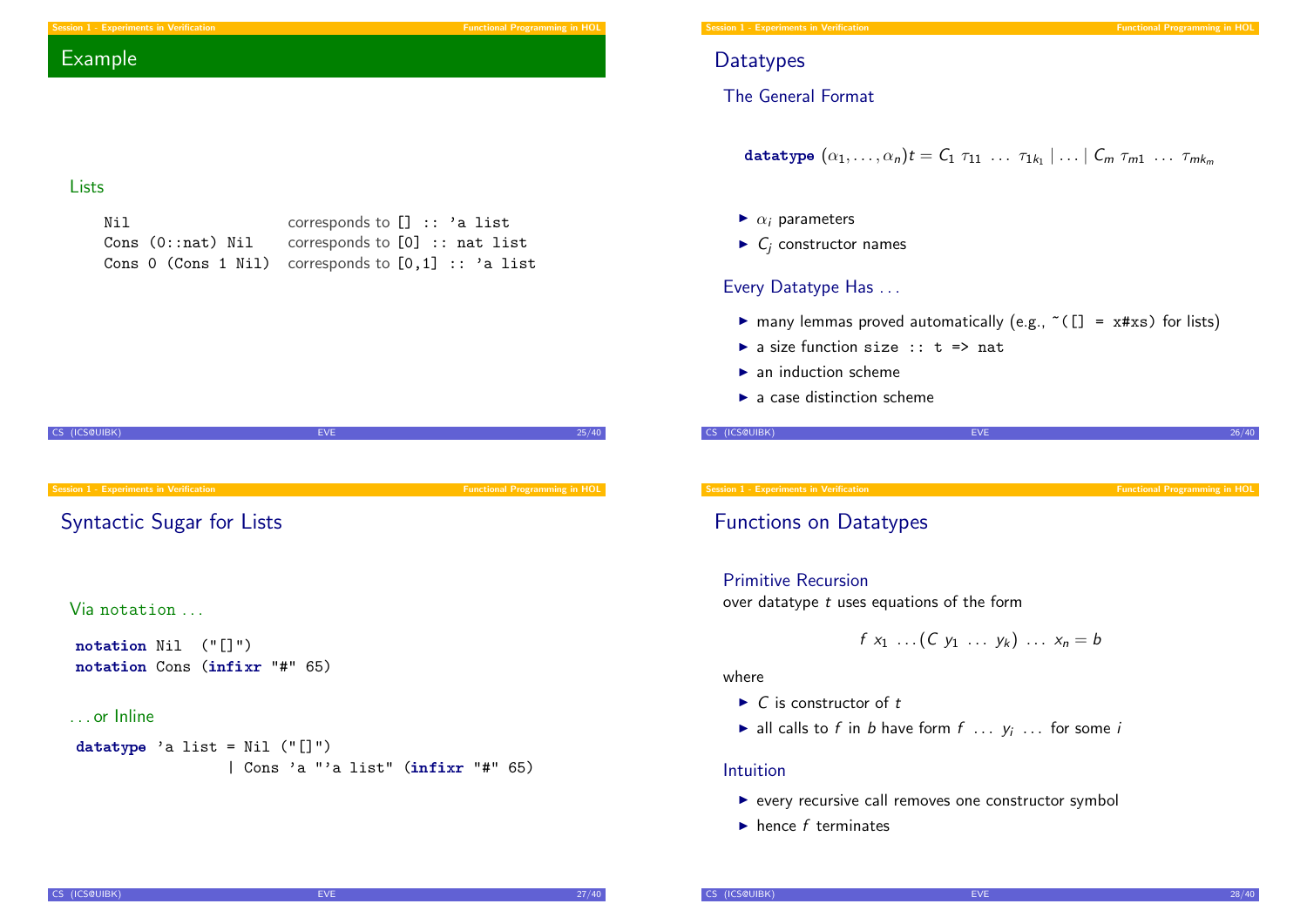## Example – Two Functions on Lists

#### Concatenating Two Lists

primrec append :: "'a list => 'a list => 'a list"  $(intir "0" 65)$  (\* syntactic sugar \*) where " $[] @$  ys = ys" | " $(x \# xs)$  @ ys =  $x \# (xs \ @ \ ys)$ "

#### Reversing a List

```
primrec rev :: "'a list => 'a list"
where "rev [] = []"
    | "rev(x#xs) = rev xs @ (x#[])"
```

| CS (ICS@UIBK)                                  | <b>EVE</b><br>29/40                                      |
|------------------------------------------------|----------------------------------------------------------|
|                                                |                                                          |
| <b>Session 1 - Experiments in Verification</b> | <b>Functional Programming in HOL</b>                     |
| Some Helpful Commands                          |                                                          |
|                                                |                                                          |
|                                                |                                                          |
|                                                |                                                          |
| find_theorems $\langle \textit{args} \rangle$  | find all theorems matching $\langle \text{args} \rangle$ |
| $normal_form \langle term \rangle$             | simplify $\langle term \rangle$                          |
| print_cases                                    | show currently available cases                           |
| $prop \langle formula \rangle$                 | show proposition $\langle formula \rangle$               |
| term $\langle term \rangle$                    | show term $\langle term \rangle$ and its type            |
| thm $\langle name \rangle$                     | show theorem called $\langle name \rangle$               |
| $typ$ $\langle type \rangle$                   | show type $\langle type \rangle$                         |
| value $\langle term \rangle$                   | execute $\langle term \rangle$                           |

# An Introductory Proof

Theorem

 $"rev(rev xs) = xs"$ 

| Proof.<br>Whiteboard                           |            |                                      |
|------------------------------------------------|------------|--------------------------------------|
| CS (ICS@UIBK)                                  | <b>EVE</b> | 30/40                                |
|                                                |            |                                      |
| <b>Session 1 - Experiments in Verification</b> |            | <b>Functional Programming in HOL</b> |
| <b>General Structure of a Proof</b>            |            |                                      |

|  | proof $\stackrel{\text{def}}{=}$ proof method <sup>?</sup> statement <sup>*</sup> god method <sup>?</sup><br>$\vert$ by method method?    |
|--|-------------------------------------------------------------------------------------------------------------------------------------------|
|  | statement $\stackrel{\text{def}}{=}$ fix variables<br>  assume proposition+<br>  $(\text{from fact}^+)^?$ (show   have) proposition proof |
|  | proposition $\stackrel{\text{def}}{=}$ (label:) <sup>?</sup> "term"                                                                       |
|  | $fact \stackrel{\text{def}}{=}$ label<br>$\vert$ 'term'                                                                                   |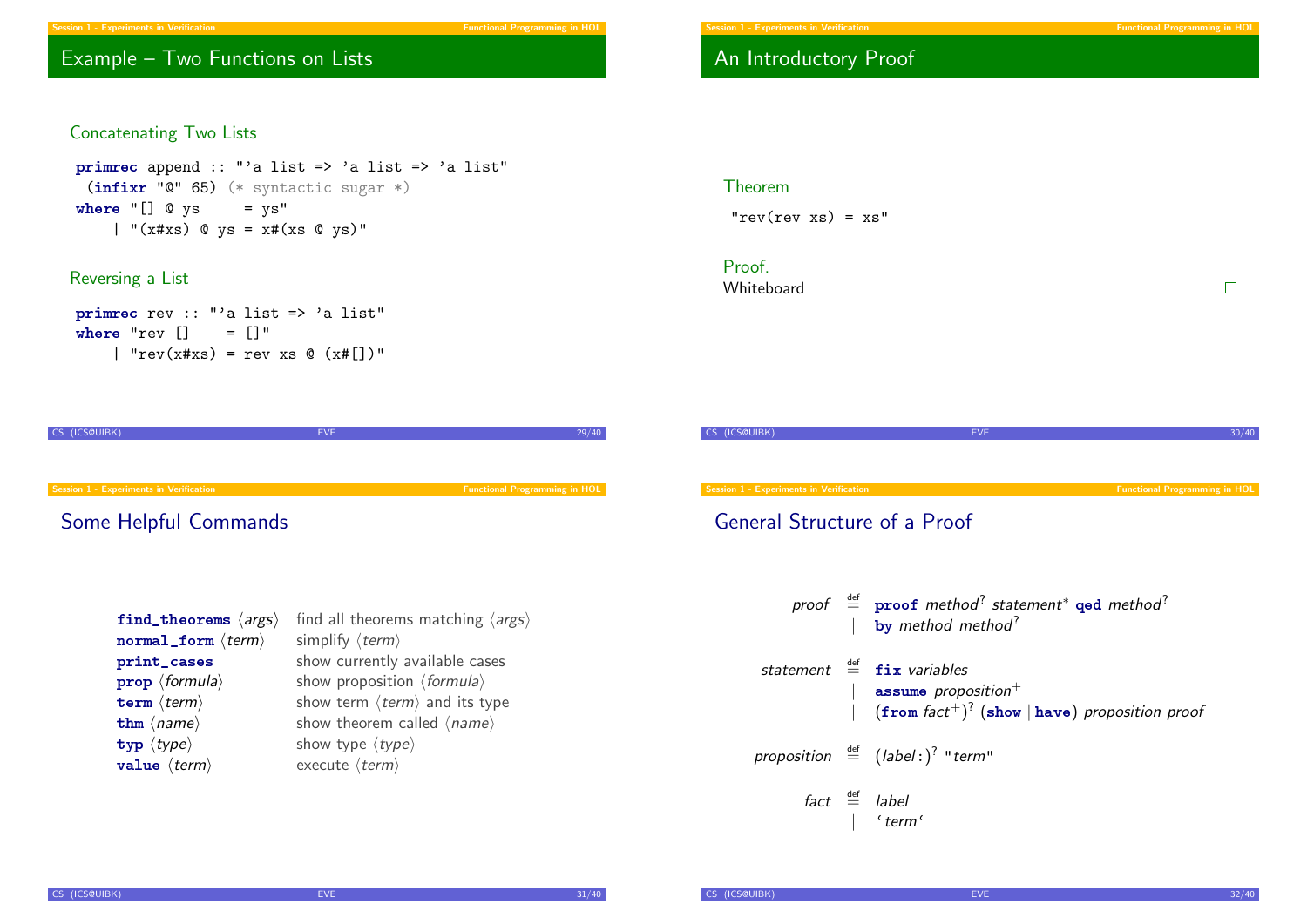## An Introductory Proof (cont'd)

#### Isabelle-Proof

```
lemma append_assoc[simp]: "(xs@ys)@zs = xs@(ys@zs)"
 by (induct xs) simp_all
```

```
lemma append_Nil_right[simp]: "xs@[] = xs"
 by (induct xs) simp_all
```
lemma rev\_append[simp]: "rev(xs@ys) = rev ys @ rev xs" by (induct xs) simp\_all

CS (ICS@UIBK) 33/40

Session 1 - Experiments in Verification Functional Programming in HOL Session 1 - Experiments in Verification

```
theorem rev\_rev\_id[simp]: "rev(rev xs) = xs"
 by (induct xs) simp_all
```
## Basic Types – Natural Numbers

#### Definition

datatype nat =  $0$  | Suc nat

#### Predefined Operations

- $\blacktriangleright$  addition, subtraction  $(+, -)$
- $\blacktriangleright$  multiplication, division  $(*, div)$
- $\blacktriangleright$  modulo (mod)
- $\blacktriangleright$  minimum, maximum (min, max)
- $\blacktriangleright$  less than (or equal) (<, <=)

| CS (ICS@UIBK)                           | <b>EVE</b> | 34/40                                |
|-----------------------------------------|------------|--------------------------------------|
|                                         |            |                                      |
|                                         |            |                                      |
| Session 1 - Experiments in Verification |            | <b>Functional Programming in HOL</b> |

#### Definition

datatype 'a option = None | Some 'a

#### Predefined Operations

- $\triangleright$  the :: 'a option => 'a
- $\triangleright$  o2s :: 'a option => 'a set

#### Predefined Operations

[Basic Types](#page-0-0) – Pairs

- Pair :: 'a => 'b => 'a \* 'b
- If  $st :: 'a * 'b =&>'a$
- $\triangleright$  snd :: 'a \* 'b => 'b
- In curry ::  $('a * 'b => 'c) => 'a => 'b => 'c$